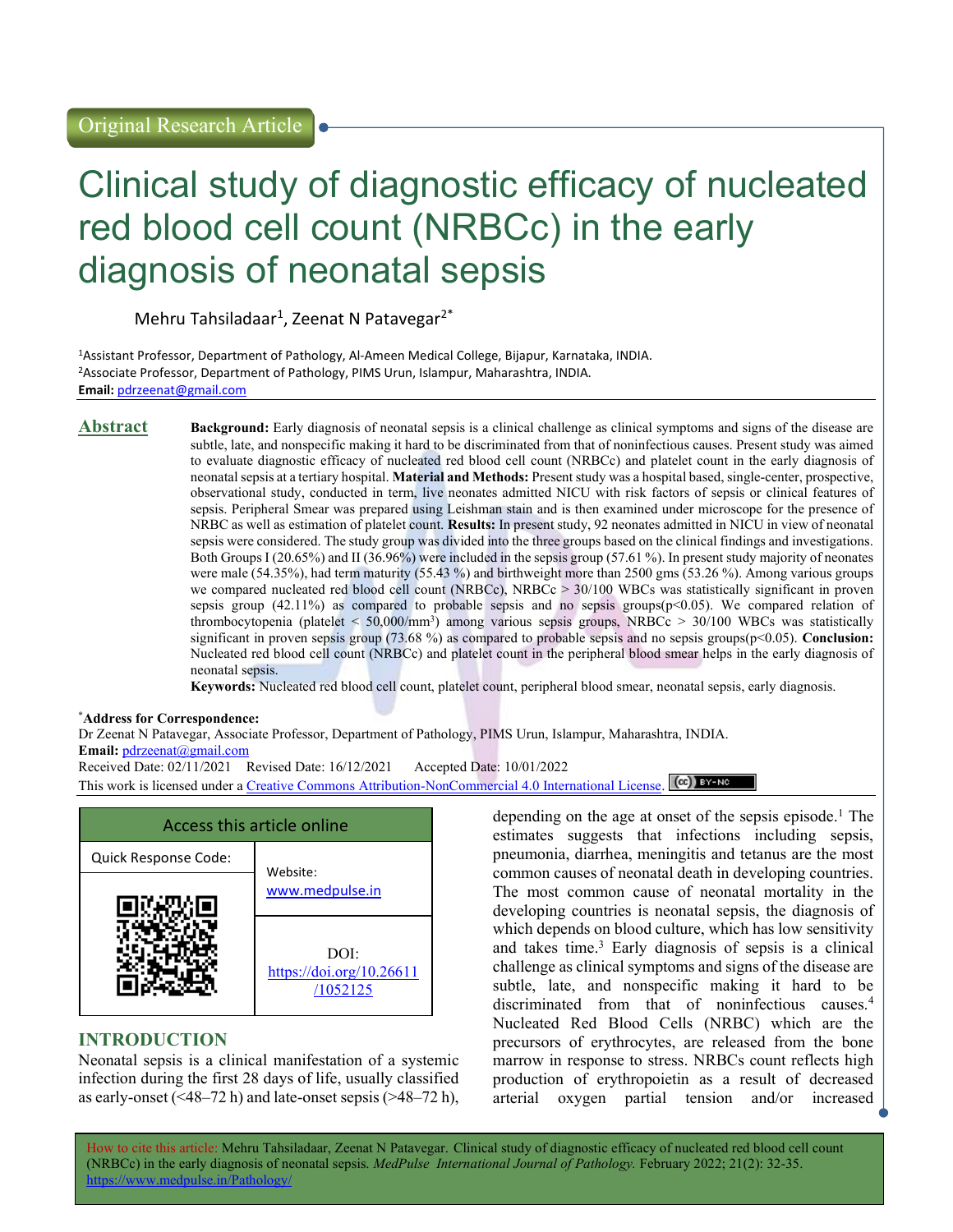concentrations of inflammatory cytokines. Studies have shown, association of an increase in the NRBC count with conditions such as asphyxia, gestational diabetes, and neonatal sepsis.<sup>5</sup> Also, association between platelets and sepsis is well established. The mean platelet volume (MPV), which refers to the average volume of individual platelets, has been considered a marker of platelet size, function, and reactivity.<sup>5</sup> Present study was aimed to evaluate diagnostic efficacy of nucleated red blood cell count (NRBCc) and platelet count in the early diagnosis of neonatal sepsis at a tertiary hospital.

#### MATERIAL AND METHODS

Present study was a hospital based, single-center, prospective, observational study, conducted in department of pathology, at a medical college and hospital. Present study period was from September 2020 to October 2021 (1 year). Study was approved by institutional ethical committee.

Inclusion criteria: Term, live neonates admitted NICU with risk factors of sepsis or clinical features of sepsis

Exclusion criteria: Maternal pre-eclampsia or eclampsia. Gestational diabetes mellitus. Intrauterine growth retardation. Birth asphyxia. Pre-term and post-term babies.

Hemolytic anemia (ABO and Rh incompatibility). Maternal smoking.

Study was explained to parents of neonates considered for study and a written informed consent was taken for participation. Detailed history including maternal details and risk factors for sepsis, clinical examination, and relevant investigations (hematological/urine investigations, microbiological culture study, lumbar puncture, chest X-ray, abdominal X-ray, and other radiological studies whenever indicated) was noted in proforma. Peripheral Smear was prepared using Leishman stain and is then examined under microscope for the presence of NRBC. NRBC count was expressed relative to 100 WBCs. A value of 10 NRBCs/100 WBCs or more is considered elevated. Thrombocytopenia was labelled when platelet count was <1,50,00. Data was collected and compiled using Microsoft Excel, analysed using SPSS 23.0 version. Frequency, percentage, means and standard deviations (SD) was calculated for the continuous variables, while ratios and proportions were calculated for the categorical variables. Difference of proportions between qualitative variables were tested using chi- square test or Fisher exact test as applicable. P value less than 0.5 was considered as statistically significant.

### RESULTS

In present study, 92 neonates admitted in NICU in view of neonatal sepsis were considered. The study group was divided into the three groups based on the clinical findings and investigations. Both Groups I (20.65 %) and II (36.96 %) were included in the sepsis group (57.61 %).

| <b>Table 1: Group allocation</b>                                                                                                        |                       |                    |  |  |  |  |  |
|-----------------------------------------------------------------------------------------------------------------------------------------|-----------------------|--------------------|--|--|--|--|--|
| <b>Group</b>                                                                                                                            | No. of cases $(n=92)$ | <b>Percentages</b> |  |  |  |  |  |
| Proven sepsis (Group I) – Neonates with positive blood culture.                                                                         | 19                    | 20.65              |  |  |  |  |  |
| Probable/clinical sepsis (Group II) – Neonates with strong clinical features, a positive sepsis screen<br>but a negative blood culture. | 34                    | 36.96              |  |  |  |  |  |
| No sepsis (Group III) – Neonates with negative blood culture and a sepsis screen.                                                       | 39                    | 42.39              |  |  |  |  |  |

In present study majority of neonates were male (54.35 %), had term maturity (55.43 %) and birthweight more than 2500 gms (53.26 %).

| <b>Table 2:</b> General Characteristics |                      |                                 |                    |                |  |
|-----------------------------------------|----------------------|---------------------------------|--------------------|----------------|--|
| <b>Characteristics</b>                  | <b>Proven sepsis</b> | <b>Probable/clinical sepsis</b> | <b>No sepsis</b>   | Total $(n=92)$ |  |
|                                         | (Group I) (n=19)     | $(Group II)$ (n=34)             | (Group III) (n=39) |                |  |
| Gender                                  |                      |                                 |                    |                |  |
| Male                                    | 11 (57.89 %)         | 18 (52.94 %)                    | 21 (53.85 %)       | 50 (54.35 %)   |  |
| Female                                  | 8 (42.11 %)          | 16 (47.06 %)                    | 18 (46.15 %)       | 42 (45.65 %)   |  |
| Maturity                                |                      |                                 |                    | 0              |  |
| Pre-term                                | 12 (63.16 %)         | 13 (38.24 %)                    | 16 (41.03 %)       | 41 (44.57 %)   |  |
| Term                                    | 7 (36.84 %)          | 21 (61.76 %)                    | 23 (58.97 %)       | 51 (55.43 %)   |  |
| Birth weight                            |                      |                                 |                    | 0              |  |
| $< 2500$ gm                             | 13 (68.42 %)         | 12 (35.27 %)                    | 18 (46.15 %)       | 43 (46.74 %)   |  |
| $\geq$ 2500 gm                          | 6(31.58%)            | 22 (64.71 %)                    | 21 (53.85 %)       | 49 (53.26 %)   |  |

Among various groups we compared nucleated red blood cell count (NRBCc), NRBCc > 30/100 WBCs was statistically significant in proven sepsis group (42.11 %) as compared to probable sepsis and no sepsis groups( $p<0.05$ ).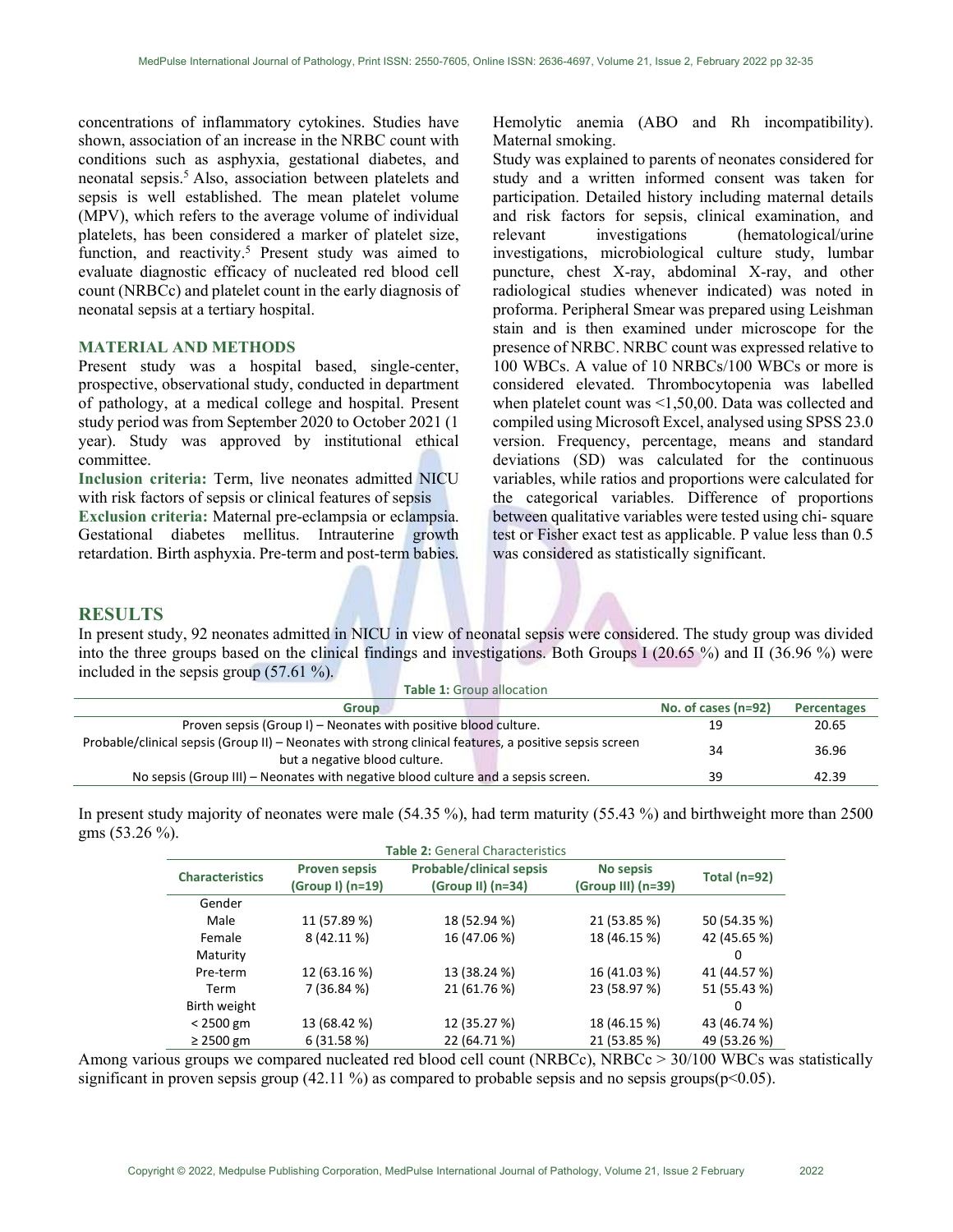| Table 3: Relation between NRBCc and sepsis group |                                            |                                                    |                                   |                |  |
|--------------------------------------------------|--------------------------------------------|----------------------------------------------------|-----------------------------------|----------------|--|
| Sepsis group (NRbc/100wbc)                       | <b>Proven sepsis (Group</b><br>$I)$ (n=19) | Probable/clinical<br>sepsis (Group II)<br>$(n=34)$ | No sepsis (Group III)<br>$(n=39)$ | Total $(n=92)$ |  |
| $<$ 10                                           | 2(10.53%)                                  | 5(14.71%)                                          | 11 (28.21 %)                      | 18 (19.57 %)   |  |
| $10-19$                                          | 3(15.79%)                                  | 11 (32.35 %)                                       | 19 (48.72 %)                      | 33 (35.87 %)   |  |
| $20 - 29$                                        | 6(31.58%)                                  | 15 (44.12 %)                                       | 6(15.38%)                         | 27 (29.35 %)   |  |
| >30                                              | 8 (42.11 %)                                | 3(8.82%)                                           | 3(7.69%)                          | 14 (15.22 %)   |  |

We compared relation of thrombocytopenia (platelet  $\leq 50,000/\text{mm}^3$ ) among various sepsis groups, NRBCc  $\geq$ 30/100 WBCs was statistically significant in proven sepsis group (73.68 %) as compared to probable sepsis and no sepsis  $groups(p<0.05)$ .

| Table 4: Relation between platelet count and sepsis group |                                            |                                                    |                                   |                |  |
|-----------------------------------------------------------|--------------------------------------------|----------------------------------------------------|-----------------------------------|----------------|--|
| Sepsis group<br>(platelet/mm <sup>3</sup> )               | <b>Proven sepsis (Group</b><br>$I)$ (n=19) | Probable/clinical<br>sepsis (Group II)<br>$(n=34)$ | No sepsis (Group III)<br>$(n=39)$ | Total $(n=92)$ |  |
| < 50.000                                                  | 14 (73.68 %)                               | 6(17.65%)                                          | 3(7.69%)                          | 23 (25 %)      |  |
| $50,000 - 1,50,000$                                       | 3(15.79%)                                  | 17 (50 %)                                          | 12 (30.77 %)                      | 32 (34.78 %)   |  |
| >1,50,000                                                 | 2(10.53%)                                  | 11 (32.35 %)                                       | 24 (61.54 %)                      | 37 (40.22 %)   |  |

## DISCUSSION

Clinical features of sepsis are nonspecific in neonates and a high index of suspicion is required for early diagnosis. In order to diagnose septicemia early, several rapid diagnostic tests have been described, which are easily performed and have the benefit of quick availability of reports. Mahesh Ahirrao et al.,<sup>6</sup> noted that presence of Nucleated Red blood cell count (NRBCs) in peripheral smears of culture positive sepsis noted in 82.14% cases. Sensitivity of NRBCs was 78.57%. Specificity was 89.13%, Positive predictive value was 68.75%, Negative predictive value was 93.18%. NRBCs is a single, quick, cost-effective and readily available, feasible tool with good sensitivity and specificity in the early diagnosis of neonatal sepsis. Abhishek M G<sup>7</sup> studied 60 neonates with clinical suspicious of sepsis at birth and within 72 hours, NRBCs count was higher in all sepsis cases. Sensitivity of NRBc for detecting proven sepsis was 35%, its specificity 53.48%, its positive predictive value was 23.07% and its negative predictive value was 67.64%. Rozeta Sokou et  $al.^8$  studied 467 critically ill neonates, 45 (9.6%) had inhospital mortality. No statistically significant difference was noted with regards to NRBCs count between survivors and non-survivors, although the median value for NRBCs was sometimes higher for non-survivors. ROC curve analysis showed that NRBCs is a good discriminator marker for the diagnosis of perinatal hypoxia in neonates with area under the curve (AUC) [AUC 0.710; 95% confidence interval (CI), 0.660–0.759] and predominantly in preterm neonates (AUC 0.921 (95% CI, 0.0849– 0.0993)) by using a cut-off value of  $\geq$  11.2%, with 80% sensitivity and 88.7% specificity. NRBCs also revealed significant prognostic power for mortality in septic neonates (AUC 0.760 (95% CI, 0.631–0.888)) and

especially in preterms with sepsis (AUC 0.816 (95% CI, 0.681–0.951)), with cut-off value  $\geq 1\%$ , resulting in 81.6% sensitivity and 78.1% specificity. The role of NRBCs count in critically ill neonates is confirmed by Morton et  $al$ ,<sup>9</sup> who reported that among critically ill neonates, NRBCs are associated with significantly elevated mortality risk. Boskabadi H et al.,<sup>10</sup> conducted a casecontrol study on 154 infants (78 infants with infection as the case group and 76 infants without infection as the control group). The mean NRBC counts in the infants with and without infection were 30 and 3 per 100 WBCs, respectively (P<0.001). In cases with an NRBC count of more than 10, sensitivity and specificity were reported as 45% and 83%, respectively, and the positive and negative predictive values were 29% and 91%, respectively. The infants' NRBC count was directly correlated with their mortality. Hemalatha AL et al.,<sup>11</sup> conducted a case-control study on asphyxiated and non-asphyxiated term neonates admitted in NICU. Nucleated RBCs (NRBCs) on 100 WBCs showed a mean value of 15.74 and standard deviation (SD) of 7.89 in the study group. The control group showed a mean value of 1.55 and SD of 0.78. The P  $= 0.001$  was statistically significant and, therefore, a good predictor for birth asphyxia. Kulandaivel M et al.,<sup>12</sup> noted that sensitivity of NRBC in identifying sepsis was 81.5%, its specificity was 61.76%, positive predictive value was 70.4% and negative predictive value was 75%. In the neonates who expired, serial NRBC counts (mean – 22.4) were significantly increased from baseline value (mean 17.3). NRBC is significantly elevated in the neonatal sepsis and is a predictor of adverse neonatal outcome. N. Muthukumaran<sup>13</sup> studied 115 study neonates, 101 survived and 14 expired with a mortality of 12.17%. Of the expired 14 babies, 10 were blood culture positive. Mean NRBC in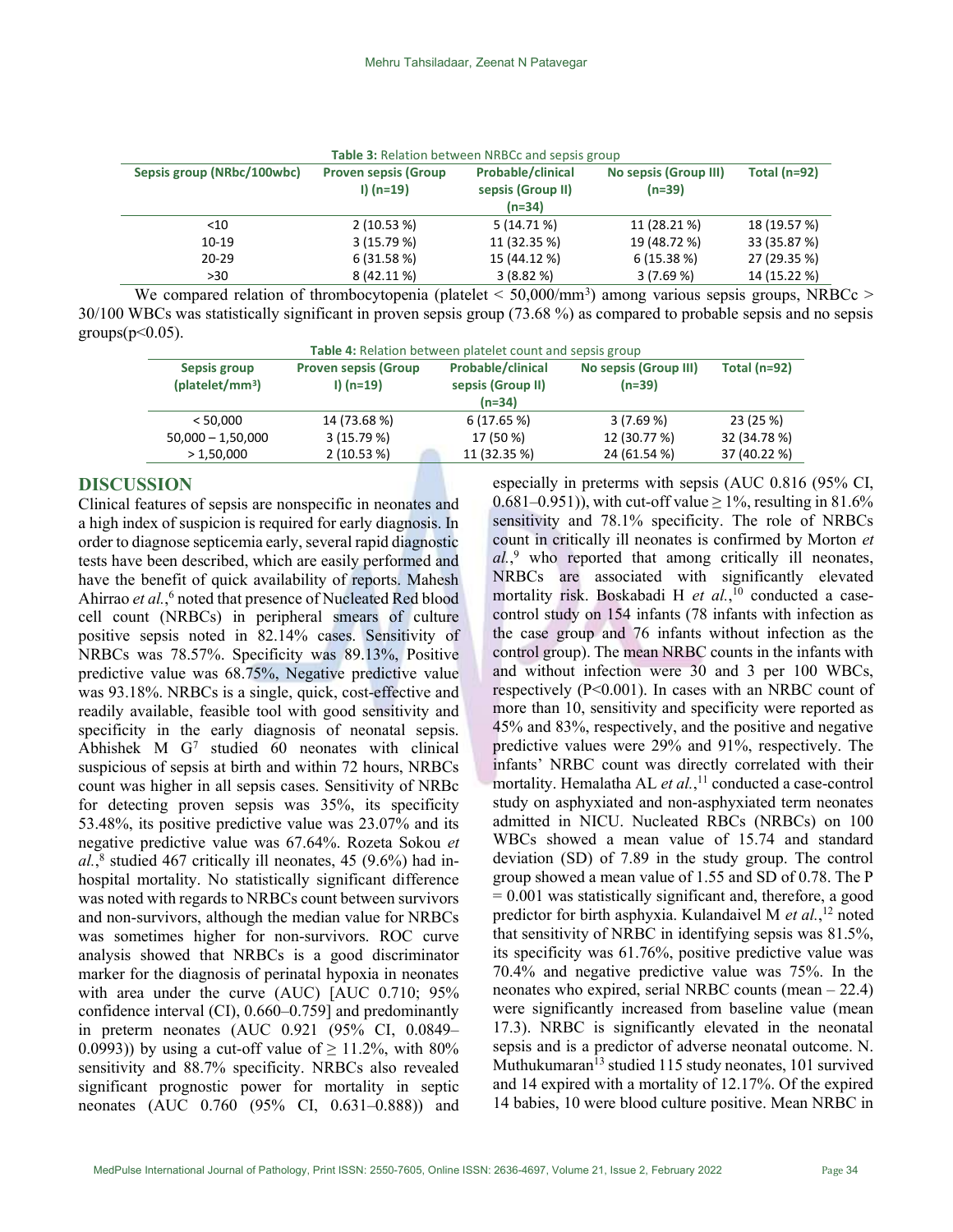the mortality group was17.1 on day 1, while a repeat count on day 3 showed an increase in the number of circulating NRBCs with mean value 23.1. In the group of babies who survived, NRBCs decreased on day 3 and were even undetected in most of them with a mean value of 3.51. Any unexplained normoblastemia is important because it offers invaluable insight into disease processes or progressions that occur in conditions such as systemic infections. Dulay AT et al.,<sup>5</sup> demonstrated that cytokines released in sepsis have an important role in stimulating Nucleated RBC (NRBC) production independent of hypoxia. In this study significantly elevated NRBC demonstrated in EOS (no EONS (n=49)) 1330 cells/ cmm (665-2630), EONS  $(n=19)3020$  cells/cmm (1388-4558), p=0.011) along with significantly elevated IL-6 in EONS, but no increase in level of umbilical cortisol or erythropoietin. Normoblasts (younger nucleated RBCs) and immature granulocytes are less deformable and rarely enter the circulation. Their presence in the peripheral blood indicates that the bone marrow barrier has been disrupted or that extramedullary hematopoiesis has been triggered. Any condition that reduces the quantity of oxygen transported to the tissues causes an increase in the rate of RBC production. Increase NRBC count immediately after birth could be an interesting marker of EONS in absence of hypoxia and awaits further evaluation. In study of 100 suspected cases of neonatal sepsis, Majumder Ankur et al.,<sup>14</sup> noted that Platelet Distribution Width (PDW) showed sensitivity and specificity of 82% and 73 % respectively. Mean Platelet Volume (MPV) showed sensitivity and specificity of 76% and 40 % respectively. Thrombocytopenia showed sensitivity and specificity of 64% and 82 % respectively. Platelet Distribution Width was the most sensitive marker (82%). Thrombocytopenia was the most specific marker (82%). In a metanalysis, Wang J et  $al$ , <sup>15</sup> included 11 studies on 932 neonates with sepsis, and noted that MPV was significantly higher in patients with neonatal sepsis compared with healthy controls. Therefore, in clinical practice, MPV could be used as an indicator for the early diagnosis of neonatal sepsis. Neonatal sepsis is a serious but treatable condition whose treatment should not be missed or delayed, a test or a combination of tests with a high sensitivity is desirable. A better understanding of the neonatal inflammatory response to sepsis and the identification of sensitive and specific markers of inflammation or rapid microbe-specific diagnostic tests are needed to assist the clinician in the early detection of neonatal sepsis.<sup>16</sup>

# **CONCLUSION**

Nucleated red blood cell count (NRBCc) and platelet count in the peripheral blood smear helps in the early diagnosis of neonatal sepsis and can be used in conjunction with other laboratory tests as a simple and convenient method for early diagnosis of neonatal sepsis.

#### **REFERENCES**

- 1. Shane AL, Sanchez PJ, Stoll BJ. Neonatal sepsis. Lancet (2017) 390:1770–80.
- 2. Bryce J, Boschi-Pinto C, Shibuya K, et al. WHO estimates of the causes of death in children. Lancet. 2005;365:1147–1152.
- 3. Wynn JL, Polin RA. Progress in the management of neonatal sepsis: the importance of a consensus definition. Pediatr Res. (2018) 83:13–5.
- 4. R. M. A. Elkareem, H. M. Ahmed, M. H. Meabed, S. S. Elias, and M. A. Elmaraghy, "Diagnostic value of CD64 in early detection of neonatal sepsis," Comparative Clinical Pathology, vol. 29, pp. 1–5, 2020.
- 5. Dulay AT, Buhimschi IA, Zhao G, Luo G, Abdel-Razeq S, Cackovic M et al. Nucleated red blood cells are a direct response to mediators of inflammation in newborns with early-onset neonatal sepsis. Am J Obstet Gynecol 2008;198(4):426.e1-9.
- 6. Mahesh Ahirrao, Bhagyashri Ahirrao, Nandkumar Dravid, Evaluation of diagnostic value of nucleated red blood cell count in the early neonatal sepsis, International Journal of Clinical and Diagnostic Pathology 2020; 3(4): 23-26
- 7. Abhishek M G, Sanjay M, Diagnostic efficacy of Nucleated Red blood cell count in the early diagnosis of neonatal sepsis, Indian Journal of Pathology and Oncology, October – December 2015;2(4);182-185.
- 8. Sokou R, Ioakeimidis G, Lampridou M, Pouliakis A, Tsantes AG, Tsantes AE, Iacovidou N, Konstantinidi A. Nucleated Red Blood Cells: Could They Be Indicator Markers of Illness Severity for Neonatal Intensive Care Unit Patients? Children (Basel). 2020 Oct 27;7(11):197.
- 9. Morton, S.; Brettin, K.; Feldman, H.; Leeman, K. Association of Nucleated Red Blood Cell Count with Mortality among Neonatal Intensive Care Unit Patients. Pediatr. Neonatol. 2020.
- 10. Boskabadi H, Sadeghian MH, Sadeghinasab J. Investigation of Changes in Nucleated Red Blood Cells in Neonatal Infection. Iranian Journal of Neonatology. 2017 Dec: 8(4).
- 11. Hemalatha AL, Anoosha K, Vijayalakshmi S, Khan F, Sahni S, Kumari A. Evaluation of Efficacy of Nucleated Red Blood Cell Count as a Predictor of Perinatal Asphyxia in Karnataka, South India. Int J Sci Stud 2015;3(9):133-136.
- 12. Kulandaivel M, Manu A. Nucleated Red Blood Cell Count as Earliest Prognostic Marker for Adverse Neonatal Outcome in Neonatal Sepsis. Int J Sci Stud 2019;6(12):117-120.
- 13. N. Muthukumaran. V. Gowri, To Enumerate the Nucleated Red Blood Cells in Neonatal Sepsis as an Early Response Element to Inflammation in Infection, JMSCR Volume 06 Issue 10 October 2018.
- 14. Majumder Ankur, P Shashikala, Nandyal Sonam S., Gowda Kavita U., Y. Neeta, Prasad B.S., A Study of Platelet Count and Platelet Indices in Neonatal Sepsis, Indian Journal of Pathology: Research and Practice, Volume 6, Issue 3(part-1), Jul-Sep 2017, Pages 523-526
- 15. Wang J, Wang Z, Zhang M, Lou Z, Deng J, Li Q. Diagnostic value of mean platelet volume for neonatal sepsis: A systematic review and meta-analysis. Medicine 2020;99:32(e21649)
- 16. R Bhat Y, Rao A. The performance of haematological screening parameters and CRP in early onset neonatal infections. Journal of Clinical and Diagnostic Research [serial online] 2010 December; 4:3331-3336.

Source of Support: None Declared Conflict of Interest: None Declared